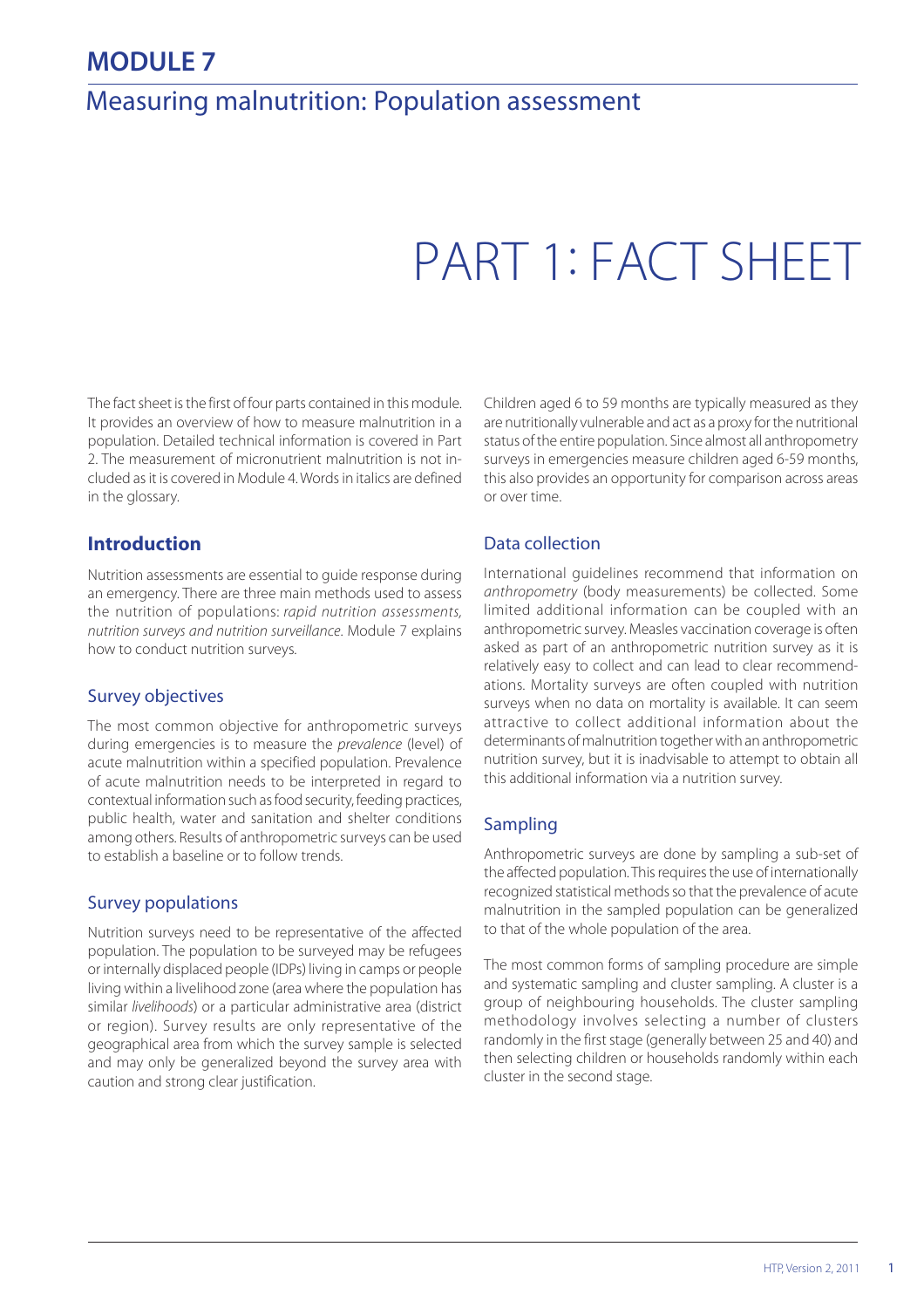#### Planning and preparation for surveys

Practical and technical issues relating to nutrition surveys include: getting permission from local authorities to carry out the survey, checking the security situation, obtaining and testing measuring equipment, organising transport, obtaining population data, developing, testing and translating questionnaires, recruiting and training fieldworkers and piloting all procedures. National staff and agencies should be involved from the outset to build national capacity and to ensure recognition of the survey findings.

It is also important to factor in seasonality as prevalence of acute malnutrition can vary quite dramatically depending on the season.

#### **Timing**

Field data collection for nutrition surveys can take anything from a few days in camp situations to several weeks for dispersed populations in large rural areas. In addition to field work, survey preparation can take up to two weeks, and analysis and report writing one to two weeks.

#### **Survey teams**

Teams are usually composed of three people each. The composition of team members needs to be sensitive to the local context in terms of gender, ethnicity and language skills as well as local knowledge of the survey area. At least two people are required to do weight and height measurements and one to record the data. The latter is the team leader responsible for the quality and reliability of the data collected. Two to six teams can be used depending upon the time allocated to complete the survey and the size and accessibility of the area to be covered.

## Training and field data collection

The training usually takes at least two or three days. There should be regular supervision of survey teams by the supervisor or coordinator throughout the survey. In addition, whenever feasible, there should be a daily 'wrap up' session with all the teams to discuss any problems that have arisen during the day.

It is advisable to inform the population in advance that a survey will take place and ask people to stay home. Once the team is in the area to be surveyed, local authorities must be informed of the survey. When arriving in a household, permission for measuring the children should be sought from an adult caretaker.

#### Data analysis

Analysis of anthropometric data can either be done by hand or using freely-available software, including Emergency Nutrition Assessment (ENA) for SMART, Epi Info combined with ENA hybrid or WHO Anthro.<sup>1</sup>

#### Presenting results

Nutrition survey results are presented in a standard way. The prevalence (level shown as a percentage) of malnutrition is always accompanied by the 95 per cent confidence interval (equivalent to saying that if the survey is done 100 times, the value will be within the range of the confidence interval 95 times out of 100). The age and sex distributions are always shown. For children aged 6 to 59 months, weight-for-height index in Z-score according to WHO standards should primarily be reported. Weight-for-Height in Z-score according to NCHS reference may also be reported in addition to allow comparison with past surveys. Wasting and severe wasting measured by MUAC (Mid Upper Arm Circumference) should be included when appropriate (e.g., when feeding programs use MUAC as admission criterion). For surveys measuring adult malnutrition, the BMI (Body Mass Index) or MUAC are the most commonly used indicators.

The prevalence of malnutrition should be interpreted in relation to what is expected for that time of the year (season) and in the context of the overall situation. Currently, there are no universally agreed thresholds which indicate the severity of a nutritional situation but the United Nations stipulate that a prevalence of acute malnutrition (wasting) of 10 to 14 per cent indicates a serious situation and over 15 per cent indicates a critical situation.

The findings of a nutrition survey should be written up and disseminated as soon as possible after completion of the survey. Reports should be as clear as possible and always include a summary of one to two pages with key findings and recommendations.

<sup>1</sup> For download, see www.cdc.gov/epiinfo; http://www.smartmethodology.org/; http://www.who.int/childgrowth/software/en/